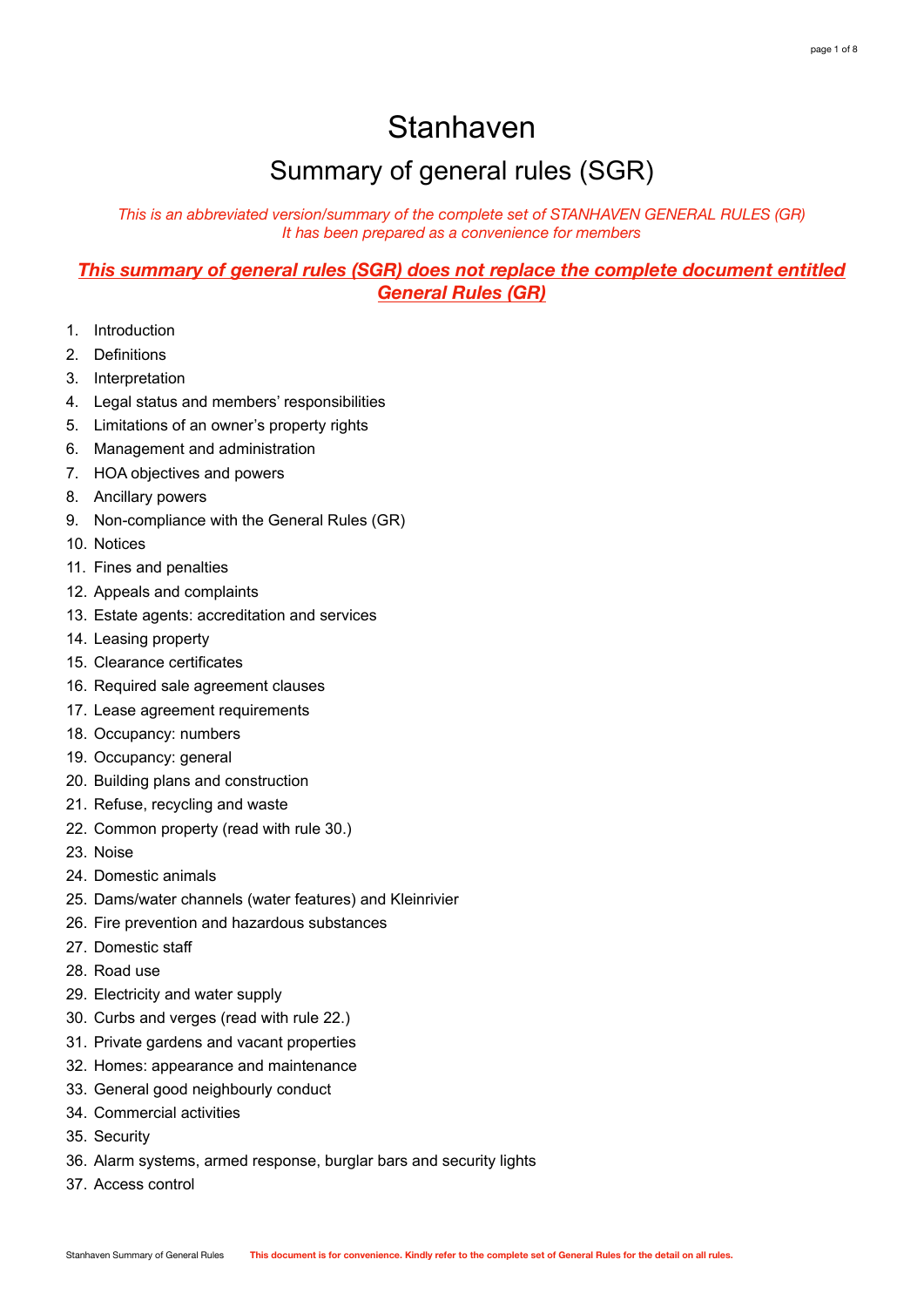# **1. Introduction**

Stanhaven (SH) provides its residents the opportunity for a relaxed, country lifestyle. The members and residents work to ensure a positive ethos and a spirit of support and 'looking out for one another'.

Organisations do however require rules for the common good of members in the longer-term. This **summary of general rules** (SGR) is for those who want an idea of the rules but don't wish to wade through the complete and lengthier document of rules (GR). This document offers a summarised version of the full set of rules, which were formulated to assist the Home Owners' Association (HOA) in dealing with potential problems.

#### *IT IS IMPORTANT TO NOTE*

*This summary version DOES NOT replace the complete version and the HOA takes no responsibility for the contents of the summary version. If in doubt, or you require clarity, kindly refer to the complete version.* 

The design and landscape guidelines (DLG) is a set of two separate documents that were drawn up at the inception of the development and these documents are acknowledged by potential buyers when the deed of sale is signed.

The DLG falls under the umbrella of the Stanhaven constitution (SC) of the Stanhaven Homeowners' Association (HOA).

The complete set of rules — entitled General Rules (GR) — supports the SC and the DLG by expanding and clarifying certain aspects of communal living. The GR may be considered as an annexure to the SC.

In summary, the SC, GR (and SGR) and DLG are all binding on the owners and residents of SH, their visitors and the contractors and other suppliers/service providers who access SH on behalf of members and residents.

#### **2. Definitions**

Unless stated otherwise, the words and expressions as defined in the SH constitution (SC) share the same meaning as the GR; for the full definitions kindly refer to the complete document of General Rules (GR).

#### **3. Interpretation**

Kindly refer to the complete document of General Rules (GR), for matters of interpretation. The following examples are relevant:

- The singular shall include the plural and vice versa;
- A reference to any gender shall include all other genders;
- Reference to natural persons includes legal entities and vice versa;
- The amendment of any rule in the GR is at the discretion of the HOA and should not be considered as a precedent.

Owner/resident/occupant/tenant may be used interchangeably and means anybody owning, renting, occupying or using a property in SH for any reason whatsoever, whether the owner, a family member, tenant, resident employee, visitor, paying or non-paying guest etc.

#### **4. Legal status and members' responsibilities**

Every owner is automatically a member of the HOA and subject to all the rules. A member cannot resign from the HOA while he owns property in SH.

All rules are binding on owners and their family members, tenants, employees, guests, visitors, clients, contractors and service providers. This compliance responsibility cannot be transferred or renounced by the owner while a member of the HOA. If circumstances so require, a breach of the GR by any of the above shall be deemed to have been committed by the member.

An owner residing in SH chooses his street address as his *domicilium citandi et executandi*. An owner not residing in SH chooses the street address provided to the MA as his *domicilium citandi et executandi*. It remains the responsibility of the member to provide contact/address details and to update these as and when they change.

#### **5. Limitation of an owner's property rights**

Under South African law the rights of a property owner are not absolute. This means that an owner's entitlements towards his property are limited by certain other laws e.g. building or plant encroachment, root damage, interference with the natural flow of water, dangerous acts such as storing explosives, flammable liquids, keeping dangerous pets etc.

Simply put, owners are expected to use their property with the interests of the community in mind.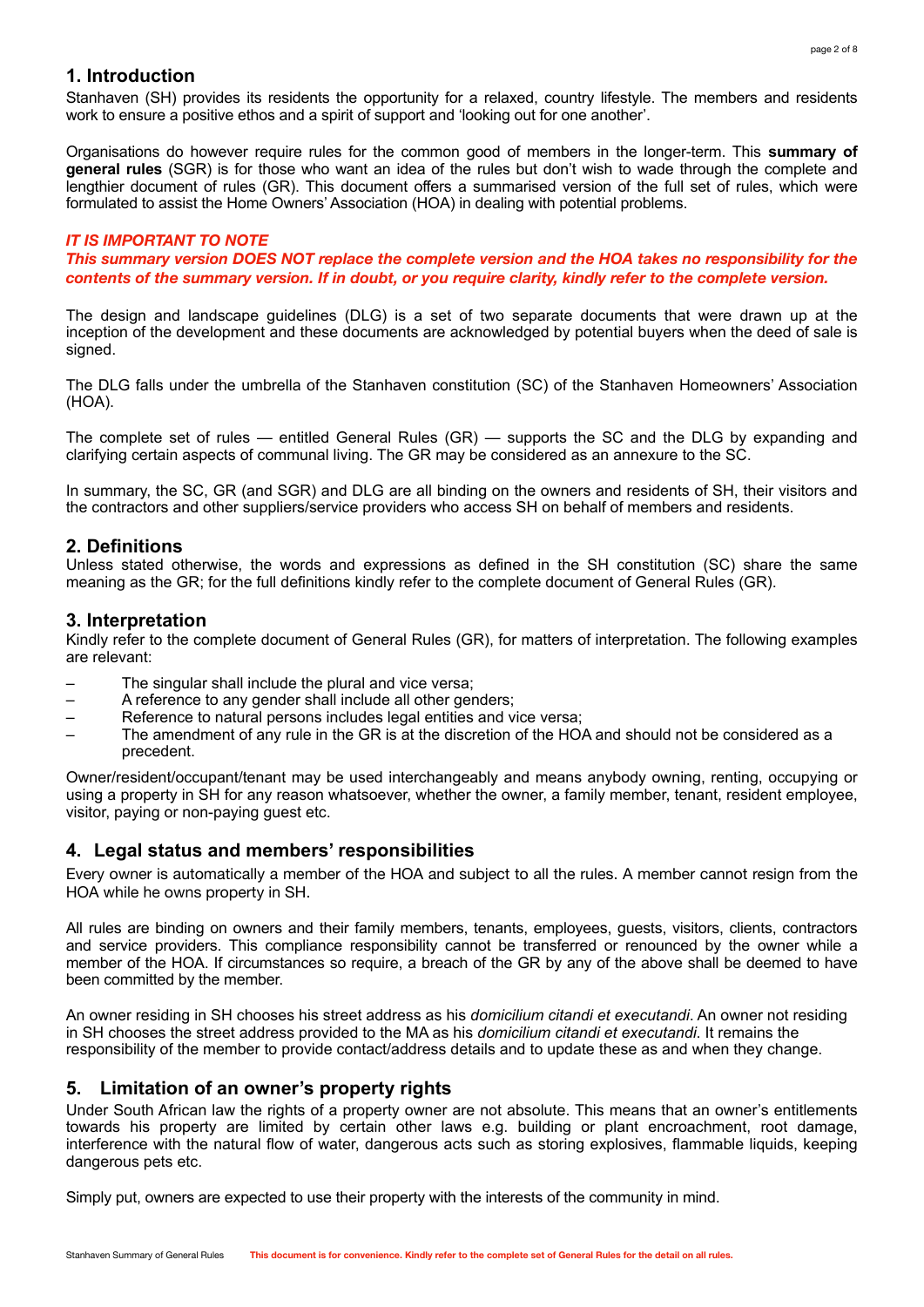# **6. Management and administration**

The management and administration of SH is the responsibility of the trustees, appointed by the HOA in terms of the constitution at the AGM, but some managerial powers may be delegated to an independent managing agent (MA). Some MA functions may be delegated to a caretaker. A primary function of the HOA/MA is to collect monthly levies and follow up on non-payments.

# **7. HOA objectives and powers**

Trustees are appointed for practical reasons to deal with SH business. However, broad consultation with the HOA is encouraged whenever and wherever possible, particularly on sensitive or contentious issues.

Trustees are expected to perform the following tasks in an *impartial* manner with the aim of promoting, advancing and protecting the interests of the members generally, and without any self-interest:

(a) Review building plans for each erf to ensure compliance with the DLG before approval and prior to municipal submission, as well as all other building-related matters.

(b) Manage day-to-day issues related to roads, buildings in and landscaping of the common areas, ensuring all facilities, services and amenities located in such areas are maintained at the expense of the HOA (unless determined otherwise e.g. damage by a resident).

(c) Monitor/scrutinise HOA finances/expenses and ensure the necessary audit and other functions are performed as and when required, and to inform members as necessary.

(d) Implement/maintain adequate security measures and systems for controlled access.

(e) Communicate with members in a regular, transparent and unambiguous manner and ensure that social media platforms are not abused.

# **8. Ancillary powers**

Trustees have the following responsibilities and ancillary powers to: enter service agreements, uphold the constitution, enforce all applicable rules under the constitution, review applications for waivers and special permissions and, where necessary, engage in dialogue with members to modify, amend, add to or delete the applicable rules (or part thereof) as becomes necessary from time to time.

# **9. Non-compliance with the GR**

Owners and residents are encouraged to resolve disputes peacefully and amicably between themselves by exercising tolerance and mutual respect.

Should these attempts fail, the matter may be brought to the attention of the trustees for their consideration. The trustees may resolve to investigate or arbitrate in matters between members/residents but are not *obliged* to do so.

# **10. Notices**

Notices from the HOA/MA for any purpose, including breaches of the GR (or associated rules) will be emailed in the first instance to the email address on record. Where necessary, the owner or resident's *domicilium citandi et executandi* (as held on record by the HOA/MA) will be used.

Owners/residents may not refuse receipt of any notices from the HOA/MA irrespective of the delivery method.

It is the owner's responsibility to update contact details with the HOA/MA whenever necessary.

# **11. Fines and penalties**

The trustees are responsible for setting fines and penalties (from time-to-time as considered appropriate) for penalising members who wilfully or repeatedly transgress or breach the GR and associated rules, damage common/private property or ignore road/traffic signs.

## *The speed limit inside SH is 25kph. Members, residents, visitors must exercise care when driving on SH roads and must avoid any behaviour that would constitute an offence under the relevant traffic ordinance.*

# **12. Appeals and complaints**

Appeals against any notice of breach served, or a fine/penalty imposed by the trustees may be lodged and will be dealt with at the first trustee meeting after such written representation is received.

Owners/residents have the right to appeal in terms of the Community Schemes Ombud Service Act 9 of 2011 (CSOSA).

# **13. Estate agents: accreditation and services**

If a property is being sold/leased/rented, an estate agent registered with the Estate Agency Affairs Board of South Africa should be used. It is the owner's sole responsibility to ensure the agent is fully aware of all the relevant information including rules, constitution and DLG. Notwithstanding the agent's role, it remains the owner's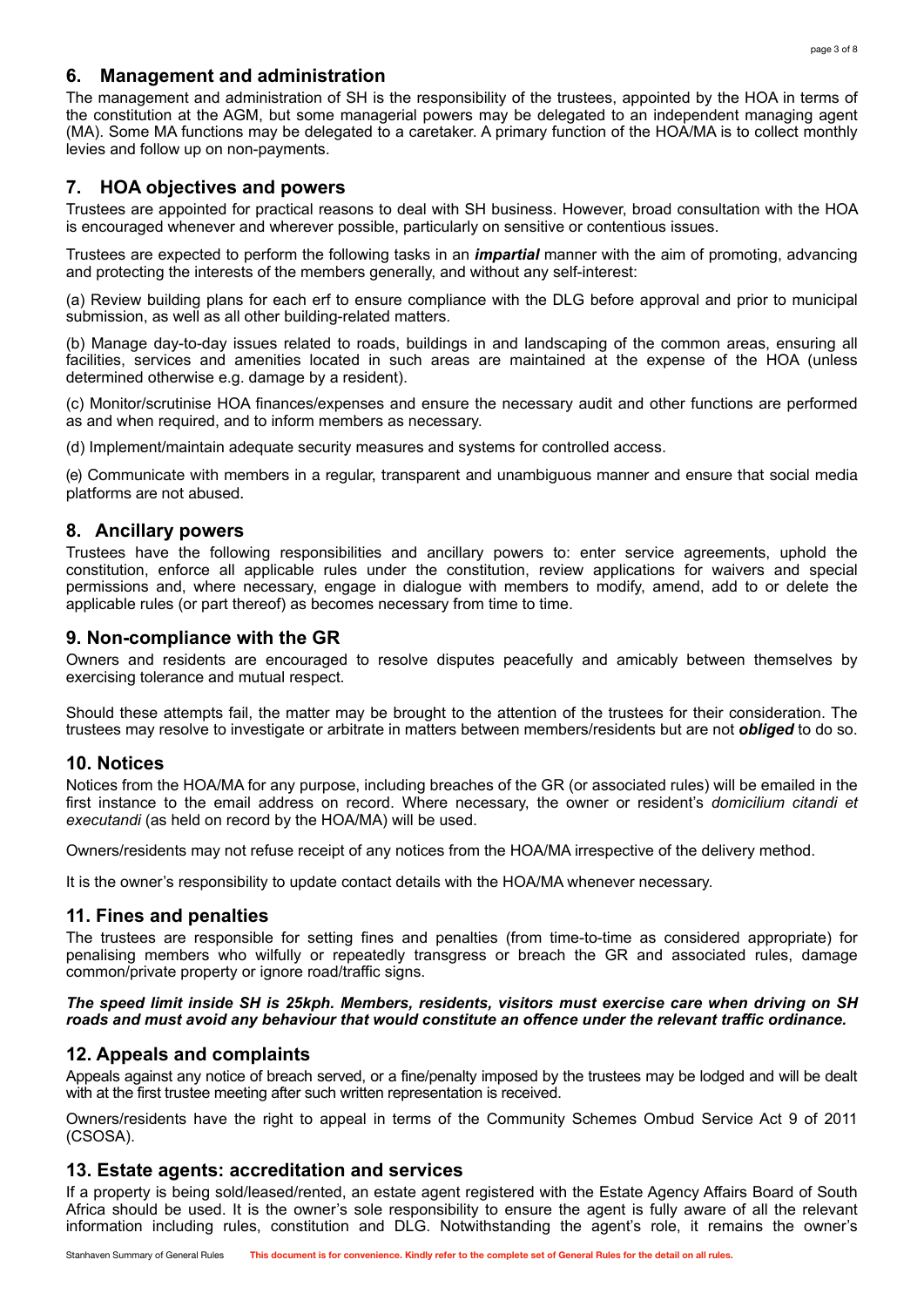responsibility to ensure any lessee, tenant or purchaser is informed and agrees to abide by all of the above documents.

Prospective buyers must always be accompanied on their visits to SH.

Show houses are permitted and agency signage is permitted as directed by the HOA/MA.

# **14. Leasing property**

Long-term (longer than three months) rentals with leases are permitted provided the HOA is notified in advance and all parties agree to abide by all the relevant rules.

The provision of bed-and-breakfast-type accommodation is dealt with under rule 34. (commercial activity).

Rolling short-term lets of less than three months, long-term rentals without leases and guest houses are not permitted.

Notwithstanding any permissions granted to an owner by the HOA, the owner is solely responsible for ensuring he has the necessary local and other authority permissions to rent either part of or the whole of his property. The owner is also responsible for ensuring he complies with any relevant safety, health, fire regulations and has the required insurance in place to cover all parties.

# **15. Clearance certificates**

A clearance certificate, issued by the HOA, is required before the sale agreement for any property is submitted to the transfer attorney. A copy of the sale agreement must accompany the owner's application for a clearance certificate.

Clearance certificates will only be issued provided the owner:

(a) has written confirmation signed by the buyer stating that the seller has provided all relevant documentation, and is aware of the rules that are binding on owners;

(b) is not in arrears with his levies and other charges owing to the HOA, including but not limited to fines and penalties and interest;

(c) has provided the municipal approved plans for the existing dwelling as well as the Certificate of Occupancy relating to such plans;

(d) has rectified any non-compliances with the DLG where a trustee/HOA waiver has not been granted.

## **16. Required sale agreement clauses**

The seller of a SH property must ensure that the sale agreement contains the clause/s to cover non-negotiable matters. This wording can be obtained from the HOA/MA, or may be found in the complete set of General Rules available on the HOA hub at [www.stanhaven.co.za](http://www.stanhaven.co.za)

#### **17. Lease agreement requirements**

Owners may let their property, but the relevant details pertaining to the lessee must be provided to the HOA.

The owner must ensure that the lessee/tenant abides by all the GR, regulations and requirements of the HOA. Owners who rent out a property, or part thereof, remain jointly and severally liable for the acts and omissions of the occupant/s and for fulfilling all obligations under the GR and SC.

Sub-letting of property by a tenant requires both the permission of the owner and the HOA.

#### **18. Occupancy: numbers**

Occupancy restrictions are based on the accepted norm of two persons per bedroom in any one dwelling. Shortterm exceptions are permitted over holiday periods.

#### **19. Occupancy: general**

Notwithstanding any of the SH occupancy and use rules, the onus is on members to ensure that their activities, whether these be work related or letting to guests/tenants on a paid or unpaid basis, are compatible with those of the local authority and/or any other relevant entity.

The HOA may deny access to non-resident family members, employees, guests, visitors, clients, contractors, service providers, tenants and others for whom the tenant is responsible, should they repeatedly transgress the GR and/or any other SH regulations.

# **20. Building and plans**

*Below is a broad outline of the requirements for this clause.* 

*Purchasers/owners planning to build are strongly advised to refer to the complete set of GR and other relevant documentation to ensure they are fully acquainted with all the requirements. Questions and clarification of rules may be addressed to the MA/trustees using the HOA hub.*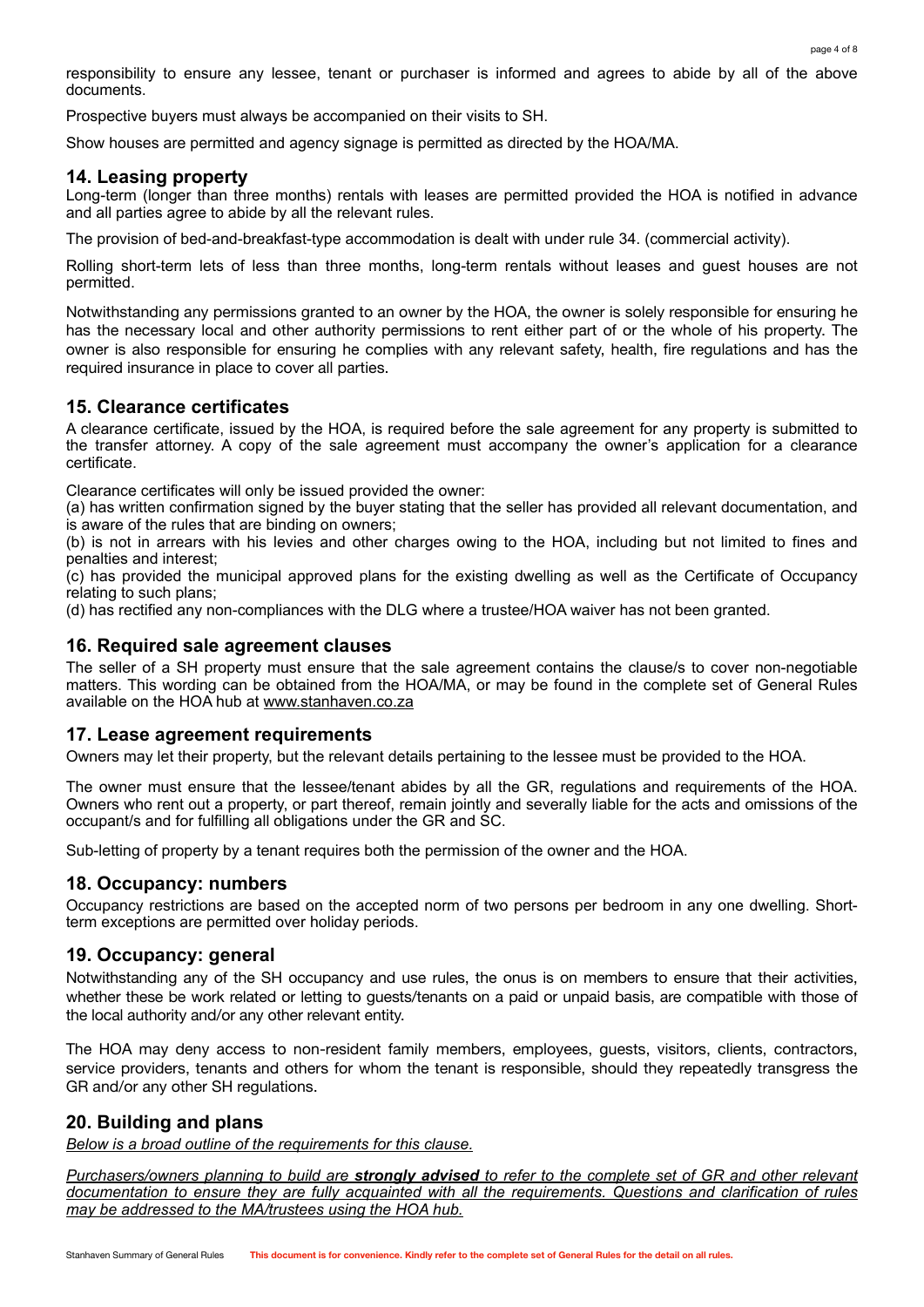All building projects are subject to the DLG as amended from time to time and plans must be approved by the HOA before submission to the municipality. Before work may begin on site, certain formalities must be addressed. These include the payment of a deposit, information about the builder and the work programme, the connection of a water meter and the final municipal approved plans in an electronic format.

It is the owner's responsibility to ensure his buyer has been provided with the latest copy of the applicable documentation before the offer to purchase is signed. An owner undertaking a building project must also ensure all builders/contractors/service providers comply with the GR, DLG and any other relevant guidelines.

Builders are required to be members of the National Home Builders Registration Council. Owner builders must apply for the necessary exemption granted by the National Home Builders Registration Council from the Housing Consumer Protection Measures Act.

Builders (including owner builders), subcontractors and service providers are given access to SH during normal working hours. Weekdays (excluding public holidays): 08.00 - 17:00; Saturdays: 09:00 - 13:00.

Work outside of these hours is subject to permission from the MA at least two days in advance. Members should contact the MA to arrange and will themselves be responsible for providing access to the contractors. No builders' noise is permitted during these out-of-hours sessions unless it is emergency work that is necessary to prevent damage to the structure or interior of a building.

An 18-month timeframe from the breaking of ground is allowed for the completion of any building project.

A Certificate of Occupancy must be provided to the HOA before taking occupation of the dwelling.

## **21. Refuse, recycling and waste**

To facilitate the weekly municipal collection, refuse and recycling must be placed inside the bins provided in the demarcated area. Refuse may not be placed in front gardens or on pavements.

General garden waste is the responsibility of residents and must be removed at their own expense within 24 hours if it is placed on the curb. Garden waste and building rubble may not be dumped on empty stands or on any common property in SH.

Fire remains a significant risk in the Overberg area. Fires are not permitted to deal with waste of any kind. Residents contravening fire regulations shall be fined three times the monthly levy.

# **22. Common property (read with rule 30.)**

The HOA is responsible for maintaining the curbs/verges and other common areas. Residents have the right to use all areas of the common property. Common property should used in co-operation with others, and be left clean and in the same condition as prior to its use.

Residents (and their family members, visitors etc) use common property at their own risk.

Residents may neither remove nor plant any flora; erect any structure, path, pond or other feature in the common areas without prior consultation with the HOA.

Flora and fauna may not be damaged, trapped or removed from any common property within SH.

Residents are requested to prevent their pets from chasing, stalking or killing the birds and other wildlife within SH.

Members should exercise care in preventing dogs from roaming on vacant plots or common areas and when outside their home property, should be accompanied and under control.

Erf 2037 (at entrance gate) and Erf 1951 (river bank area) are dog-friendly areas where dogs are able to run free.

Cats must not cause a nuisance to neighbours and/or harm SH wildlife.

Drones may not be operated within SH unless for a specific authorised purpose.

#### **23. Noise**

Noise of all kind must be kept at a level that is not intrusive to other residents.

Municipal noise by-laws are to be used for reference if these exist, otherwise provincial by-laws apply.

Noise generated by people (including music of any kind) — particularly parties and merrymaking — should take neighbours into consideration.

Noise should be reasonable and must cease at 22h00. Reasonable noise from occasional events is permitted. On Fridays and Saturdays, such noise should reduce significantly at 22h00 and cease altogether at midnight.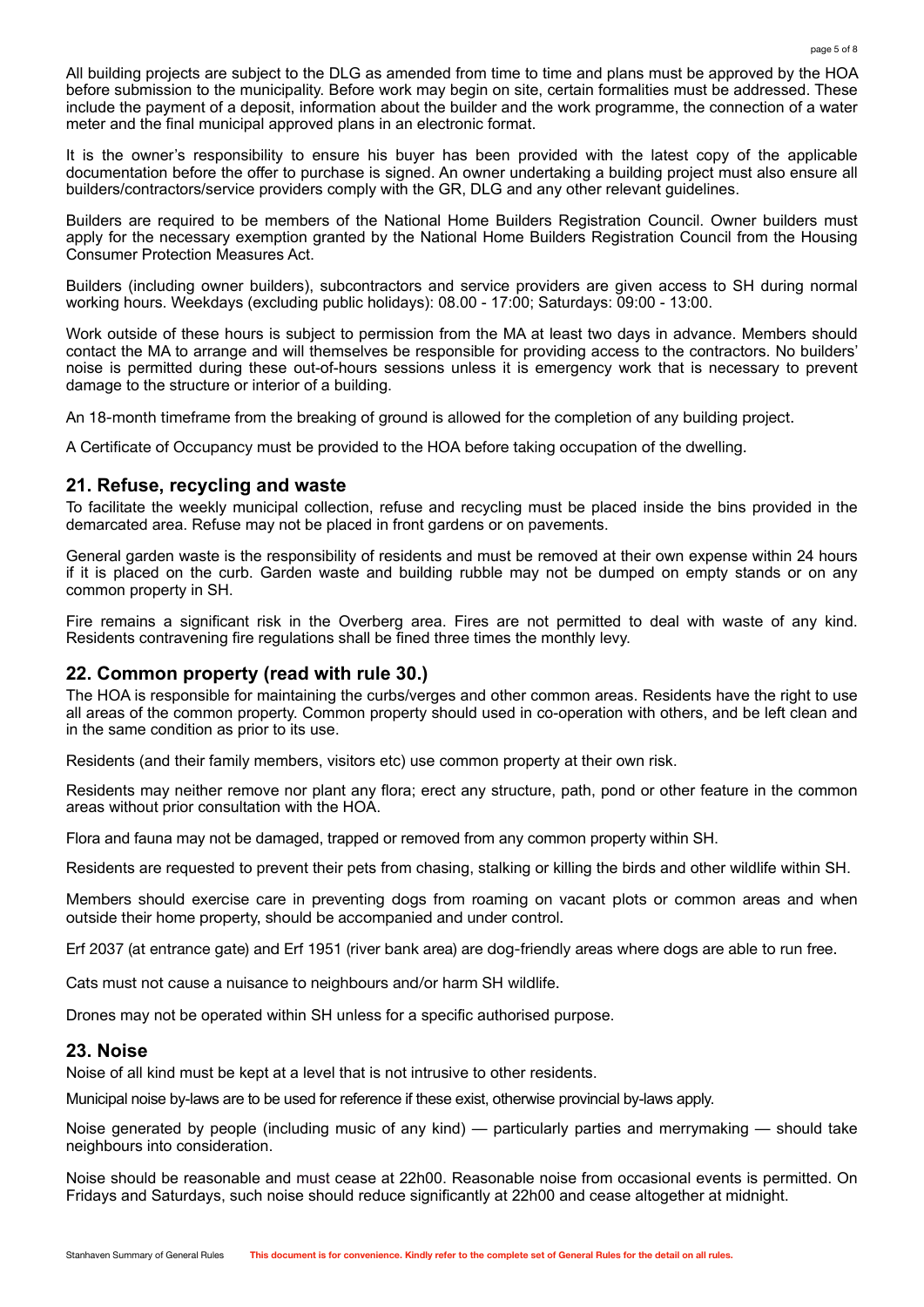Builders inevitably cause noise and in a developing estate such as SH the normal noise of construction has to be accepted. Builders (including owner builders), sub-contractors, service providers, residents using tools, power tools and garden equipment (regardless of by whom and for what purpose) shall ensure noise is within reason and limited to the commonly recognised working hours:

Weekdays: 07.00 - 17:00; Saturdays: 08:00 - 13:00; Sundays and public holidays: no noise.

Vehicles with noisy exhaust systems are prohibited. Hooters shall only be used to warn of danger to persons, birds or animals.

Fireworks are not permitted within SH. An internal fine of three times the prevailing levy will apply to offenders, irrespective of any action taken by SAPS;

House alarm systems must have the ability to reset within a reasonable time from the first activation.

# **24. Domestic animals**

Domestic pets are welcome in SH subject to the municipal regulations. Wild and endangered animals are not permitted.

All pet owners assume responsibility for any damage caused by their pets.

Dogs that are outside the owner's property must be kept under control. Erf 2037 (at entrance gate) and Erf 1951 (river bank area) are dog-friendly areas where dogs may run free.

Residents must pick up their animal's excrement in common areas and hygienically dispose of it.

# **25. Dams/water channels (water features) and Kleinrivier**

The water features and the river are for relaxation and general enjoyment of all residents.

The Kleinrivier forms the northern boundary to SH and use thereof is bound by the Water Services Act of 1997 and the National Water Act of 1998; any use of the river, permitted or otherwise, is at the member or residents' own risk.

Persons and domestic animals shall not enter the water features nor pollute them.

Residents are responsible for informing their guests, visitors and tenants of the existence of the water features and river.

The HOA does not take any responsibility for accidents or injury caused to anyone using the water features or Kleinrivier, including children and domestic animals.

#### **26. Fire prevention and hazardous substances**

Explosive materials, any item considered a fire hazard, any item that is a threat to health and safety, any substance that could cause contamination or destruction of any property or part thereof, may not be brought into, or stored within SH.

Open fires/fireworks are strictly prohibited in all areas and will attract a substantial fine.

# **27. Domestic staff**

Owners assume responsibility for the domestic staff employed by them and are responsible for making them aware of all the relevant rules, particularly with regard to security, parking and access control.

# **28. Road use**

SH roads are for the use of all residents, whether on foot, bicycles, or any other means. People, animals, birds and wild life shall always have the right of way on any road or in any common area.

The speed limit in SH is **25 km per hour.** Members, residents and visitors must exercise care when driving on SH roads and must avoid any behaviour that would constitute an offence under the relevant traffic ordinance.

Bicycles have preference over motor vehicles on SH roads. However, cyclists must adhere to all the relevant provincial and national road rules and be mindful and respectful to other users.

Guests, staff members and visitors of any kind must park on the driveway or on the street verge of the property being visited. In so doing, traffic flow must not be obstructed.

Permanent parking on verges or in roadway areas is not allowed. For special occasions such as parties, owners are to request guests to park with consideration for the surrounding residents and other road users.

# **29. Electricity and water supply**

Only suitably qualified persons should be used to directly or indirectly connect, attempt to connect or cause to be connected any electrical or water installation or part thereof to the supply mains or service connection.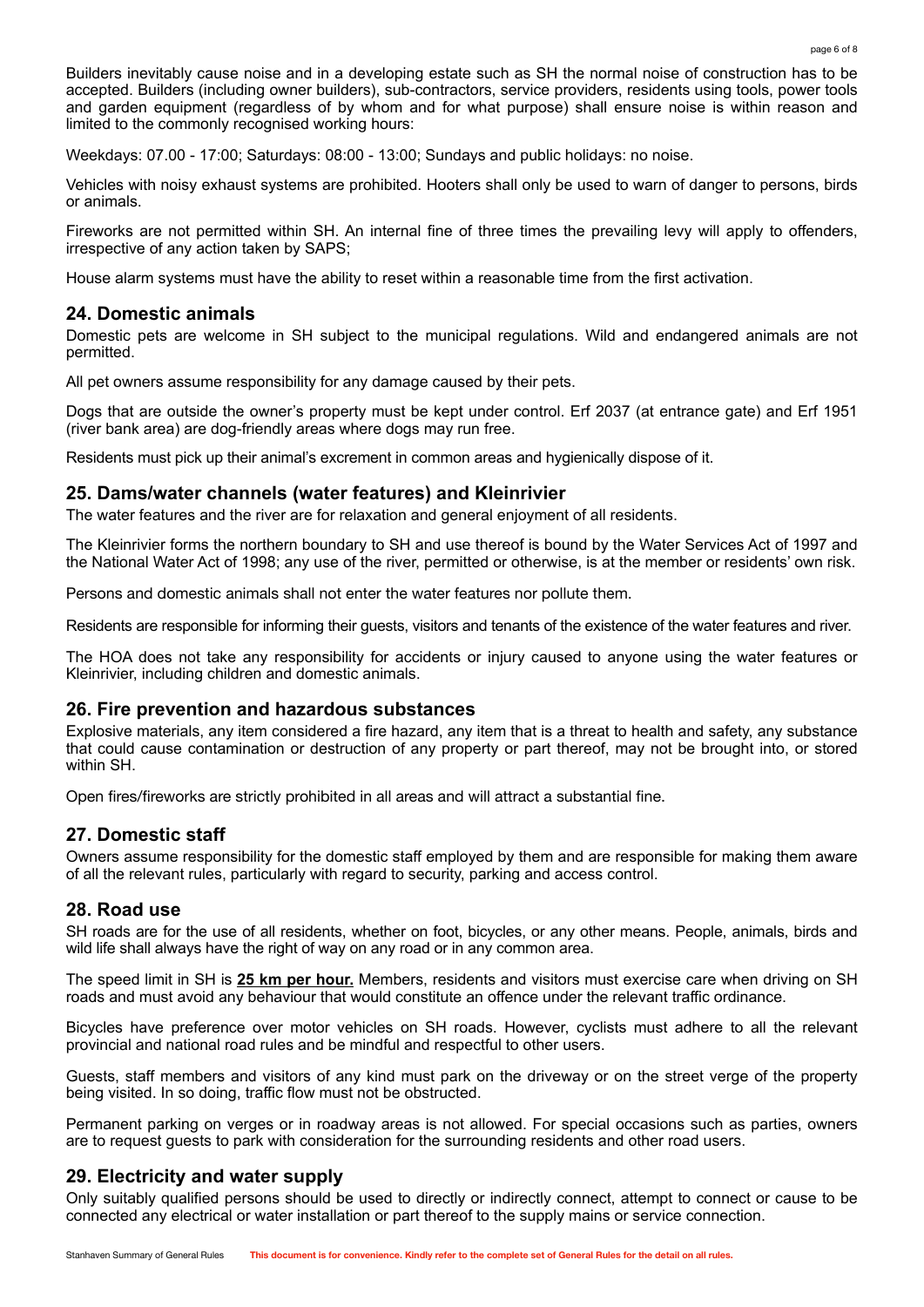Tampering or interfering in any way with any meter or service connection or service protection device or mains supply is prohibited.

Residents shall pay for electricity and water usage using a meter that is dedicated to the property.

# **30. Curbs and verges (read with rule 22.)**

Although the HOA is responsible for the maintenance of the common areas and the area between the road and the boundary of each property, owners, with permission from the HOA, may look after the pavement/verge by informally incorporating it into their gardens and ensuring that the provisions of the DLG apply.

Curbs/verges and vacant properties (unless by arrangement with the owner) may not be used for storing sand, topdressing, gravel, bricks, rocks, rubbish, building rubble etc. Should this inadvertently occur, it is the responsibility of the transgressor to clear the area within three working days.

Garden refuse deposited on the curb must be cleared within 24 hours.

Littering of any kind, whether in the roads or common areas, is not permitted.

Advertisement/event boards may not be mounted in SH without the prior consent of the HOA.

Residents are not permitted to effect any major repairs to any vehicle on roads or any common areas.

# **31. Private gardens and vacant properties**

Residents should maintain a high standard of garden frontage. Paved areas and driveways must be weed-free.

Owners of vacant plots are expected to maintain them in a neat and tidy manner year-round notwithstanding the arrangement for the clearing of empty plots twice a year by the HOA.

Open fires may not be lit in private gardens (or common areas). Fires are only allowed in properly constructed braai areas or fire pits that are designed for that purpose and then only under adult supervision.

Residents are not permitted to effect any major repairs to any vehicle on private property where such activities can be seen from the street or by neighbours.

## **32. Homes: appearance and maintenance**

All walls and structures visible from any road and any neighbouring properties must be properly maintained and kept in a good state of repair.

Caravans, trailers, boats, canoes, kennels, water tanks and rarely used vehicles etc. should be sited out of view of streets and neighbours behind appropriate garden gates and/or suitably screened from neighbouring properties so they blend in with the environment;

Laundry may not be hung/placed to dry in any area visible from the road or other properties.

# **33. General good neighbourly conduct**

Residents should recognise each other's right to privacy and peace.

Residents shall refrain from doing anything that is dangerous, offensive, unsightly, injurious, objectionable or detrimental or that constitutes a public or private nuisance, a source of disturbance, may cause damage to any property in SH, or damage to SH's reputation.

Consideration should be given to neighbours if DIY projects, hobbies and other activities are likely to cause aggravation or nuisance.

Apart from self-defence purposes — and then only within the relevant laws — firearms, air-rifles, crossbows or similar weapons/devices may not be discharged within SH. Paintball guns and slingshots are not permitted.

# **34. Commercial activities**

The operation of any business on any property within SH is subject to the relevant municipal laws, including the zoning laws, as well as any other applicable laws.

Business applications may be approved subject to special criteria and conditions set by the HOA. Any person wishing to run a business based in SH, including the provision of paid-for accommodation, is requested to refer to the complete set of General Rules for more information.